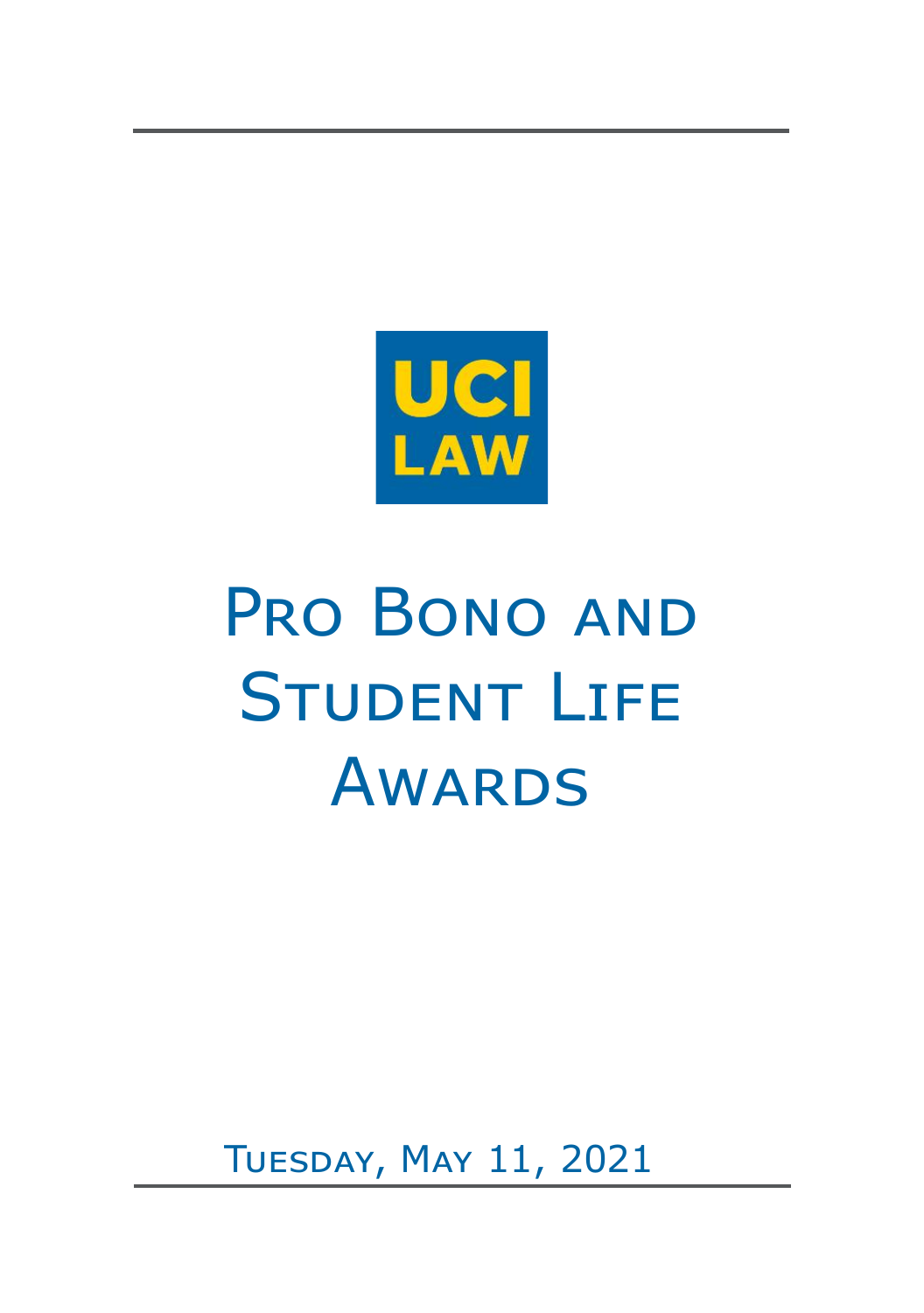# **Presentation of Awards**

# **UCI Law Leadership & Service Awards**

*Presented by Tatum Wheeler*

Staff Member of the Year Award - Support/Coordinator Role

Staff Member of the Year Award - Student Development/Outreach Role

Administrator of the Year

Professor of the Year (1L)

Professor of the Year (Upper Level Classes)

*Presented by Dr. Jennah Jones*

Student Leader Awards Community Bridge Builder Award UCI Law Community Builder Award Trailblazer Awards UCI Law Legacy Awards Student Group Community Outreach Award Student Group Enhancing Intellectual Community Award Student Groups Best Event or Project Award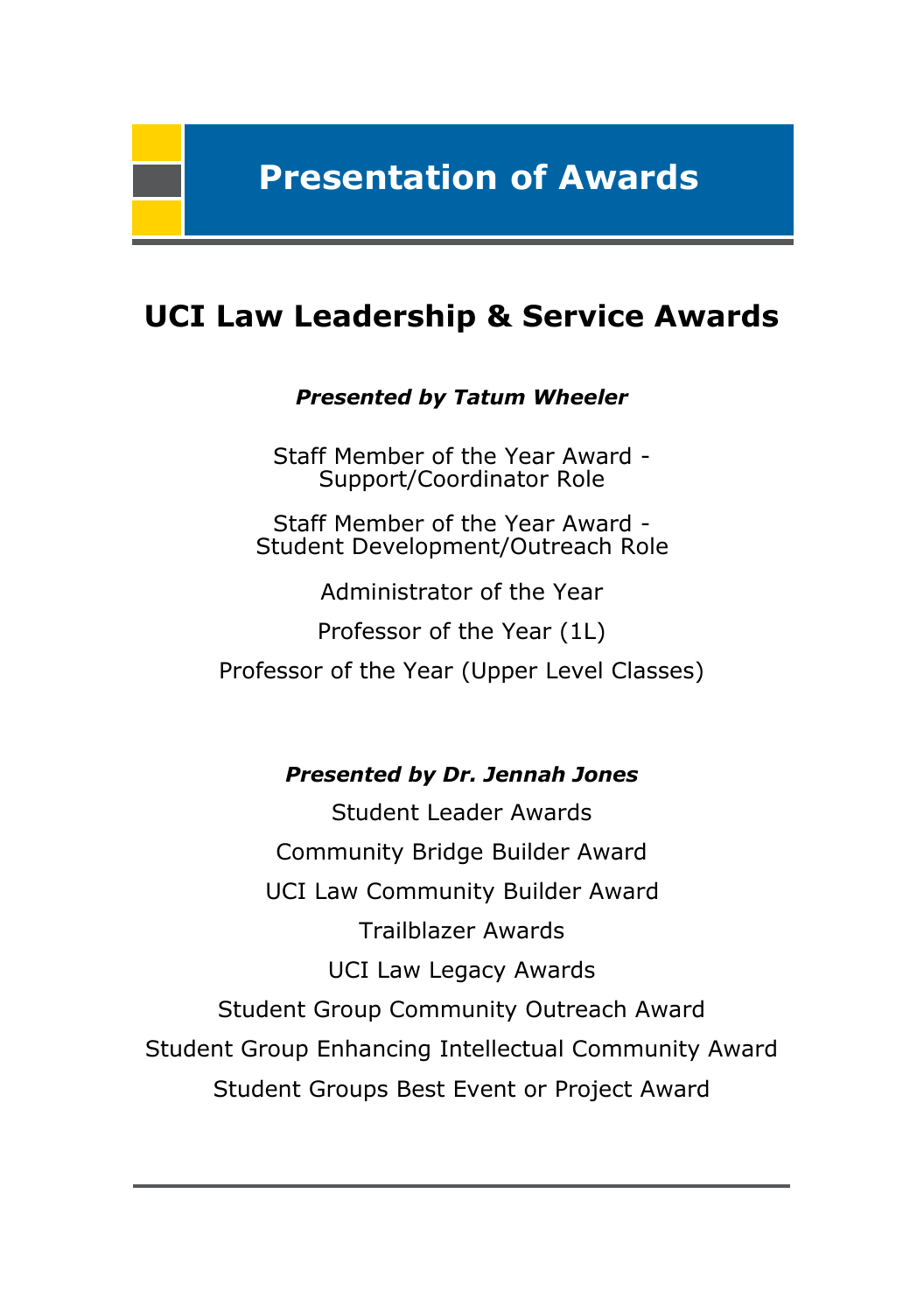# **Presentation of Awards**

# **UCI Law Pro Bono Awards**

*Presented by Anna Davis* 

### **Faculty & Student Awards**

Faculty Award

Pro Bono Achievement Awards Pro Bono 50 & 100 Hour Awards

Class of 2021 Graduation Awards - Pro Bono Honors and High Honors

Pro Bono Leadership Awards Pro Bono Independent Spirit Award Most Pro Bono Hours Award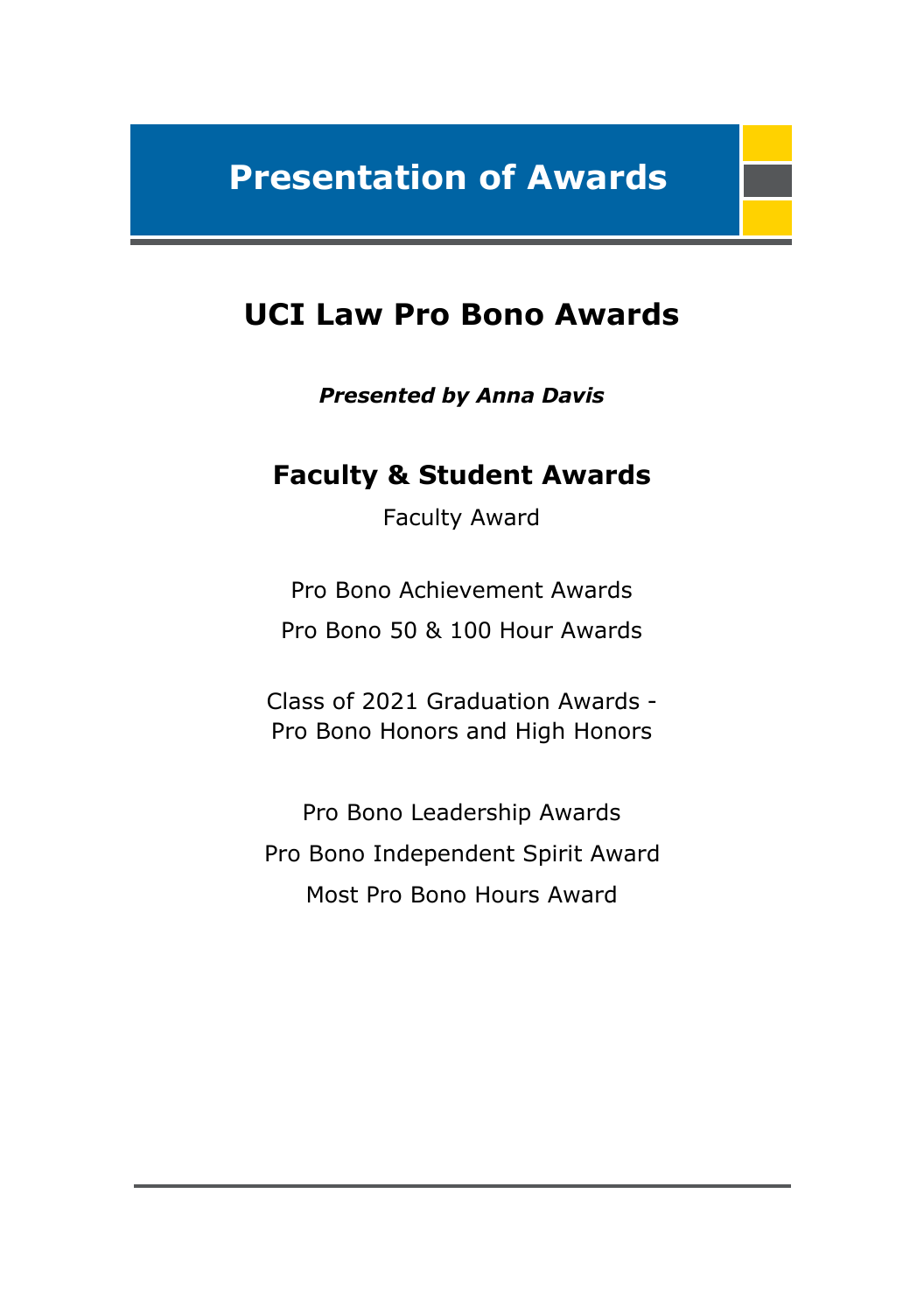# **Leadership & Service Awards Nominees**

### **Student Leader Award Nominees**

*1L:* Annie Barker, Sarah Beydoun, Erin Black, Susana Min, Catherine Page, Ethan Smith, LaBreonna Stori-Turner Bland

*2L:* Ryan Aymard, Victoria Cendejas, Margaret Hinson, Ann Huang, Kristie Kang, Sydney Martin, Jasmine Smith, Christopher Su, Emily Tanaka, Jon Widjaja

*3L:* Sumouni Basu, Kennedy Holmes, Avery Kunstler, Chris Law rence,

Sarah Shahatto, Amruta Trivedi, Tatum Wheeler

*LLM:* Claire Menjivar

#### **Community Bridge Builder Award Nominees**

Ann Huang, Kristie Kang, Jamison Whiting

### **UCI Community Builder Award Nominees**

Shey Coughlan, Ann Huang, Kristie Kang, Sydney Martin, Katie Raitz, Tatum Wheeler, Jordin Wilcher

### **Trailblazer Award Nominees**

- *1L:* Elizabeth Duran, Lilla Lavanakul
- 2L: Margaret Hinson, Sydney Martin, Jon Widjaja
- *3L:* Melissa Colón, Kelsey Goldman, Amruta Trivedi

#### **UCI Law Legacy Award Nominees**

Matthew Arnold, Sumouni Basu, Matthew Hallman, Chris Lawrence, Courtney Lem, Anne Nicholson, Sophie Paeng, Catherine "Katie" Rosoff, Amruta Trivedi, Alexis Weitzner, Tatum Wheeler, Jamison "J-Mo" Whiting, Margaret "Maggie" Woodruff

### **Community Outreach: Student Organization Nominees**

Al Otro Lado Pro Bono Project, Civil Rights Litigation Clinic, First Generation Professionals, If/When/How, Innocence Rights of Orange County (Pro Bono), Korea Law Center, Law Students for Immigrant Justice (LSIJ), National Lawyers Guild, Saturday Academy of Law, TLAC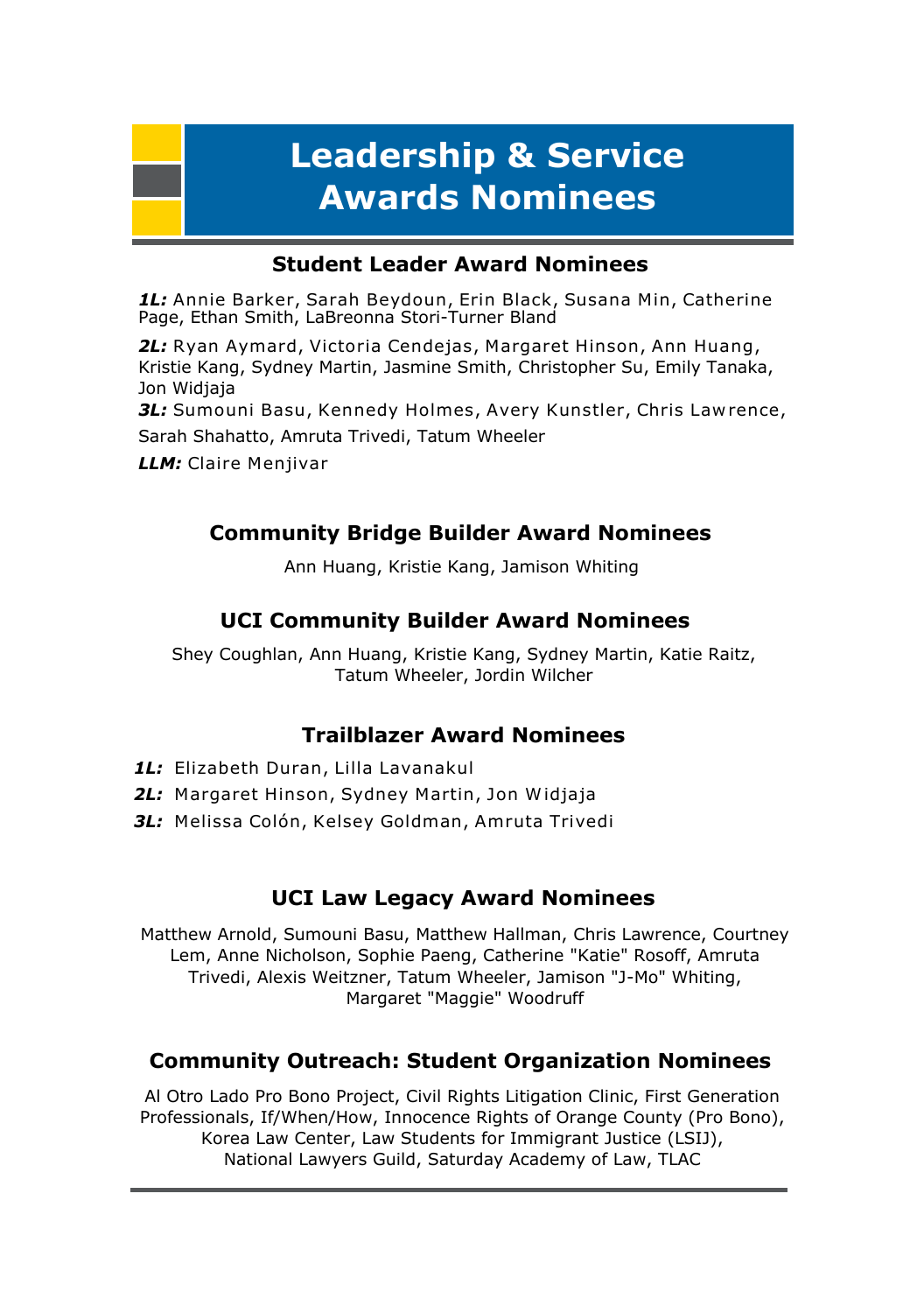# **Leadership & Service Awards Nominees**

#### **Enhancing Intellectual Community: Student Organization Nominees**

Federalist Society, First Generation Professionals, Movement Lawyering Reading Group

#### **Best Project or Event: Student Organization Nominees**

Korea Law Center's Interview Tips with Judge Lee, Mock Trial, Mutual Aid, Organizing and the Law

#### **Staff Member of the Year Nominees Support/Coordinator Role**

Laura Castillo, Debi Gloria, Rabie Kadri

#### **Staff Member of the Year Nominees Student Development/Outreach Role**

Elexus Harris, Beth Maoui, Queena Mewers, Debbie Mondares, Jennifer Terrazas, Caleb Sullivan

#### **Administrator of the Year Nominees Dean or Director Role**

Dean Sameer Ashar, Anna Davis, Dean Jennah Jones, Dean Jessica Whytock

#### **1L Professor of the Year Award Nominees**

Professor Rachel Croskery-Roberts, Professor Shauhin Talesh

### **2L/3L Professor of the Year Award Nominees**

Professor Daniel J. Alexander II, Professor Swethaa Ballakrishnen, Professor Paul Hoffman, Professor Stephen Lee, Professor Christopher Leslie, Professor Robert Solomon, Professor Jane Stoever, Professor Emily Taylor Poppe, Professor Katharine Tinto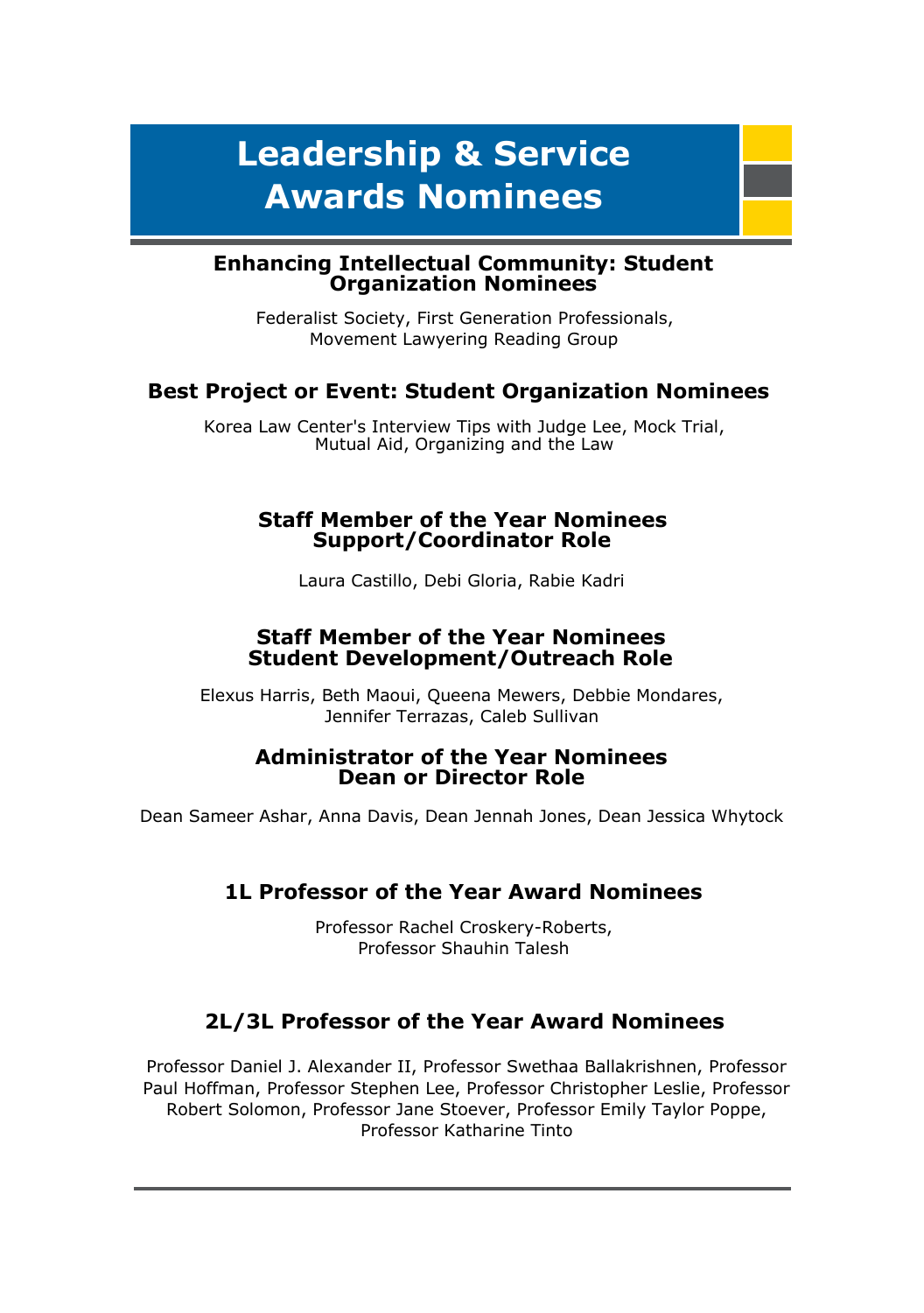### **Class of 2021**

*Pro Bono High Honors—200 Hours Cumulative over 3 YRS*

Jenae Rusch

Akila Shenoy **Kari Ferver** Alexis Weitzner **Katherine Shuai** Allyson Myers Katie O'donnell Amanda Zemel Katie Raitz Angelina Caplanis Lindsay Marum Anna Hales **Lya Ferreyra** Anne Nicholson Matthew Maddock Arnold Avery Kunstler Michaela Posner Catherine Rosoff Michelle Shiba Pujol Chris Lawrence Pauline Loan Anh Duong Christa Millard Ricardo Jr Corte Curtis Franklin Sarah Kahn Daniel Ganz Sarah Eller Dylan Gera Sarah Mousa Emily Goldstein Sophie Paeng Emily Tsai Stephanie Lim Lee Erica Navarro Sumouni Basu Ethan Greene Tatum Wheeler Evan Campbell Widad Diab Hannah Bartlett Xinnan Wu James Kim Yasmeen Sayyah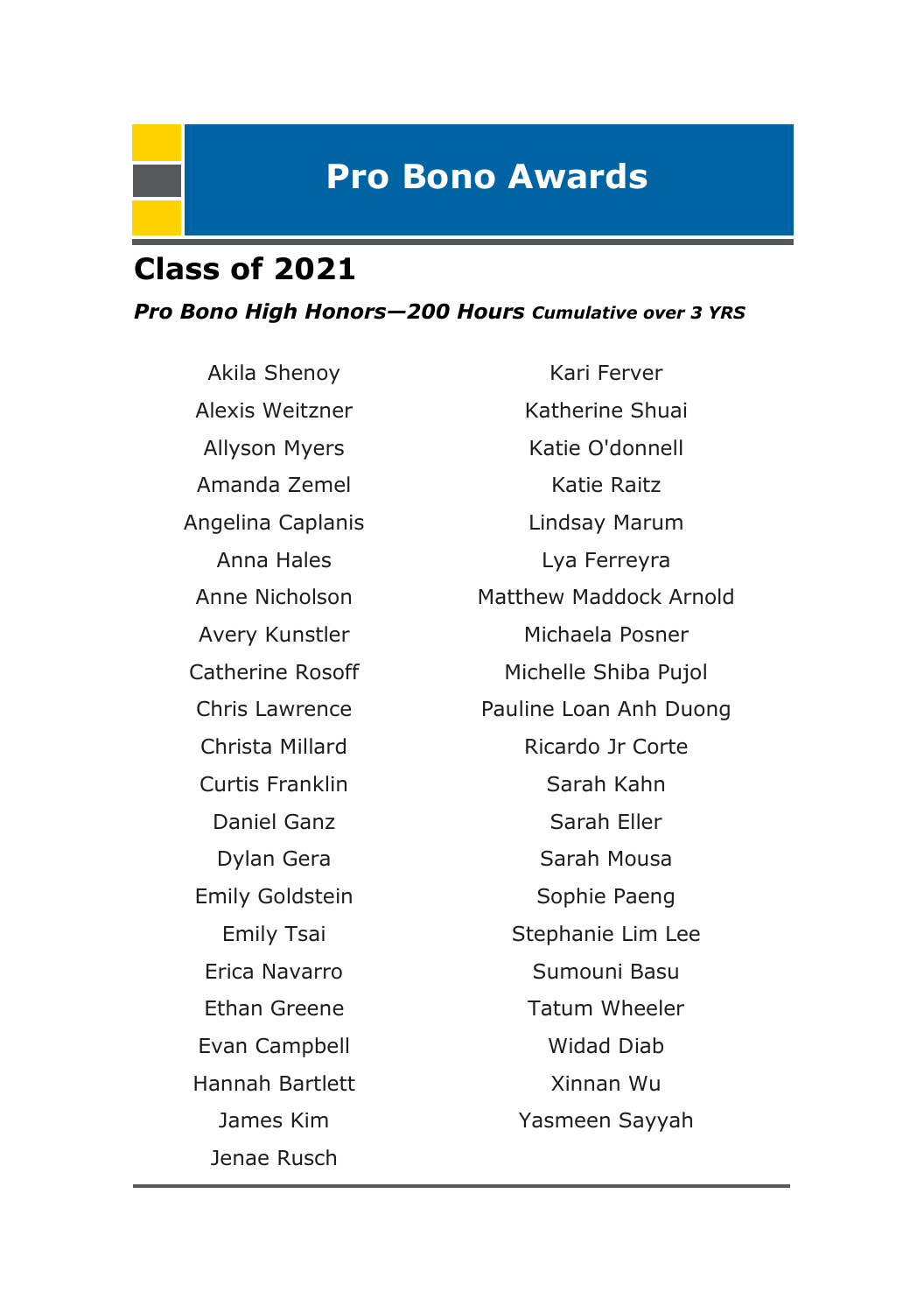# **Class of 2021**

#### *Pro Bono Honors—120 Hours Cumulative over 3 YRS*

Angela Shen Lynda Bui

Claire Menjivar (LLM) Michelle Nelson

Daisy Flores Morgan Peterson Emma Garcia **Robyn Lin** Harrison Weimer Scott Harris Hedyeh Tirgardoon Tara Spencer James Jaesung Yeh Thomas Multari Jordin Wilcher **Zeina Mousa** Kennedy Holmes

Albert Yang Kyle Warren Anthony Mendez Matthew Hallman Arya Ghadimi Melanie Chaewsky Chris Steinke Melissa Colon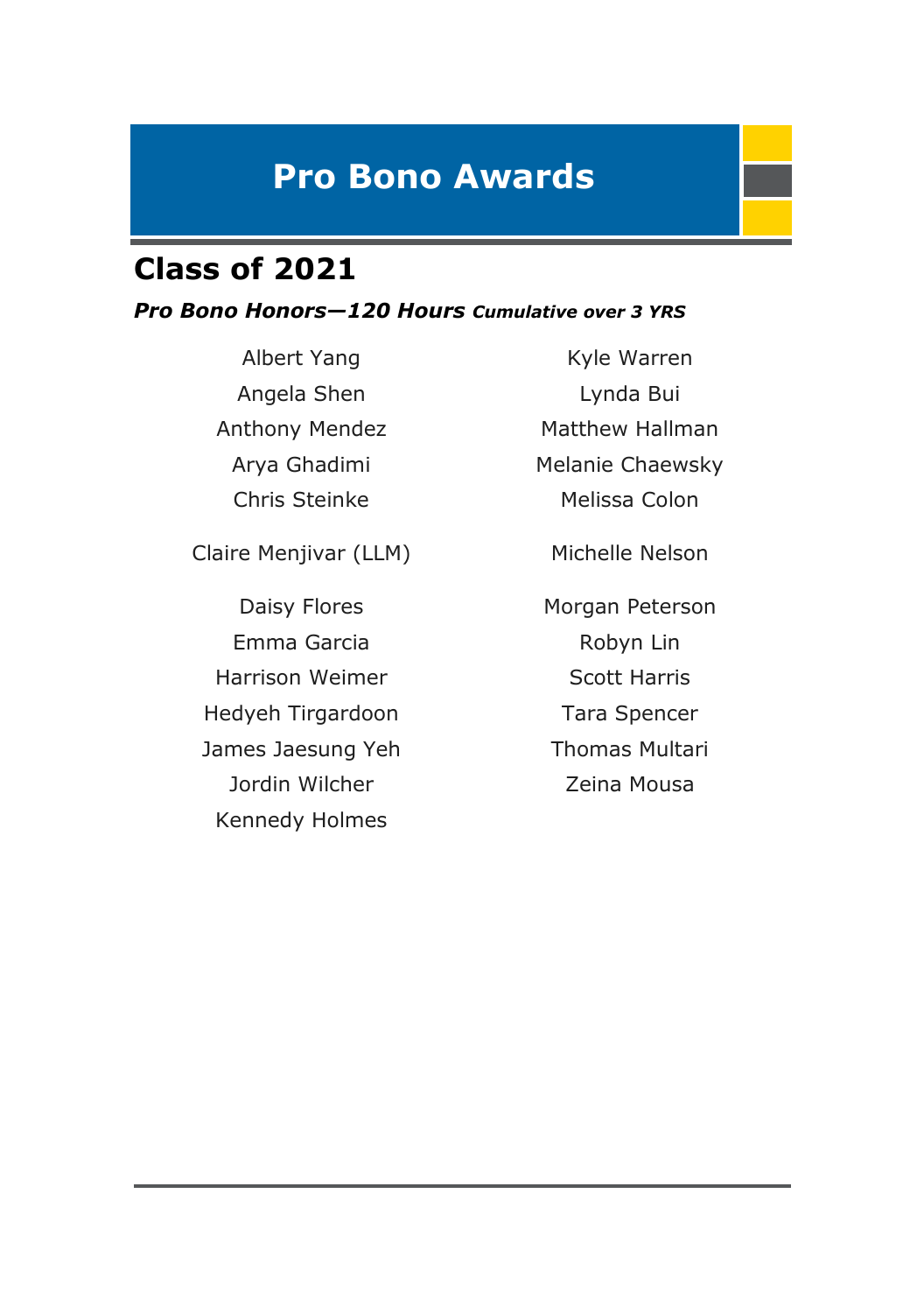# **Class of 2021**

### *Pro Bono 100 Hour Award (2020—2021)*

Claire Menjivar (LLM) Ricardo Jr Corte

Daniel Ganz Sarah Kahn Emily Goldstein Sophie Paeng Emily Tsai **Tara Spencer** Evan Campbell **Tatum Wheeler** James Jaesung Yeh Widad Diab James Kim Xinnan Wu Kari Ferver

Alexis Weitzner **Katie O'donnell** Amanda Zemel Matthew Maddock Arnold Angelina Caplanis Michaela Posner Avery Kunstler Michelle Shiba Pujol Catherine Rosoff Pauline Loan Anh Duong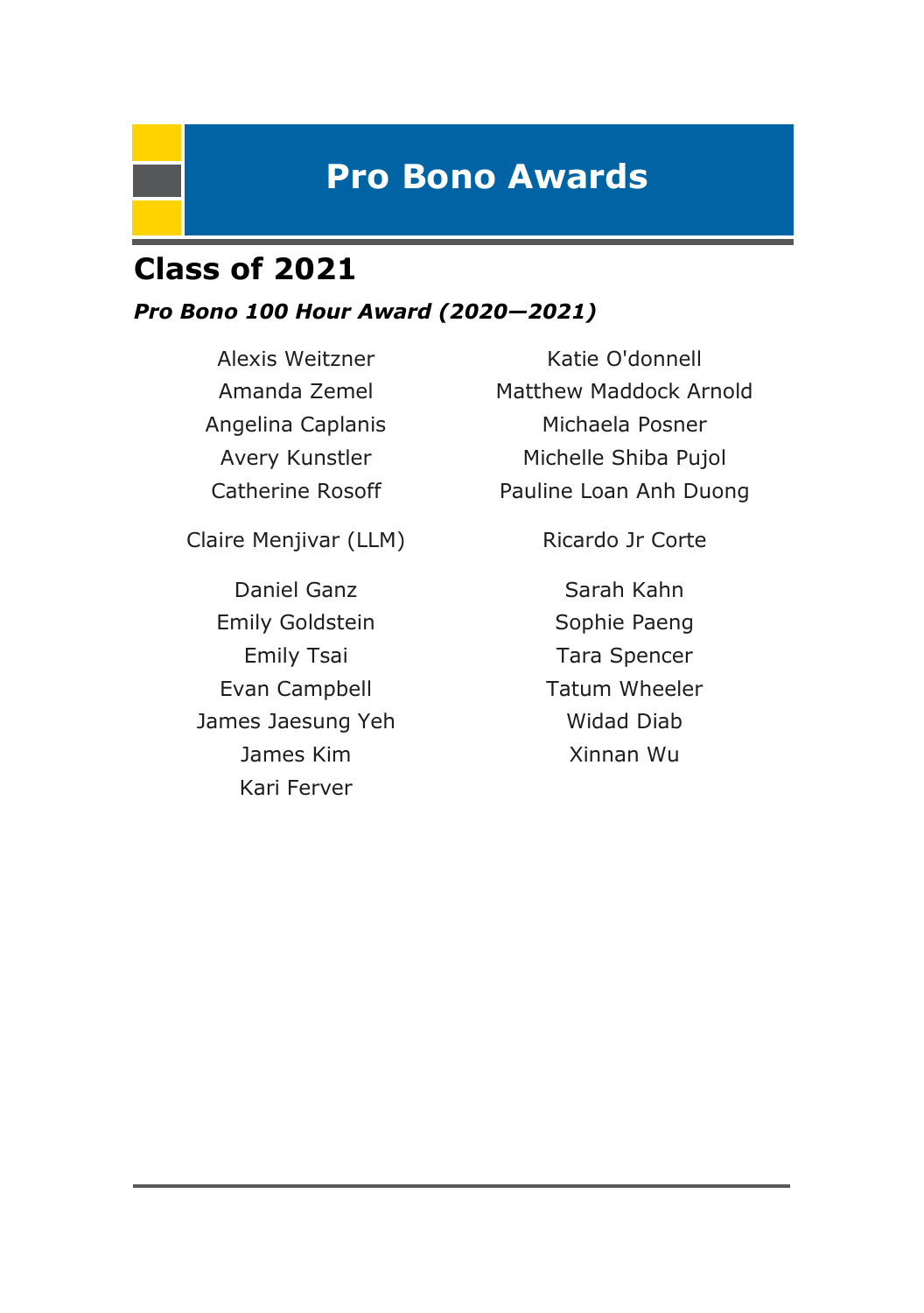# **Class of 2021**

*Pro Bono Achievement Award (2020—2021)*

Akila Shenoy Erica Navarro Anthony Mendez Katie Raitz Christa Millard Lynda Bui Courtney Lem Robyn Lin

Albert Yang Erik Jimenez Rodriguez Amanda Lapato Hannah Bartlett Angela Shen Jordin Wilcher Anna Hales **Katherine Shuai** Arya Ghadimi Kennedy Holmes Chris Lawrence Lya Ferreyra Daisy Flores Sarah Eller Dylan Gera Sarah Shahatto Emily Horak Scott Harris Emma Garcia Yasmeen Sayyah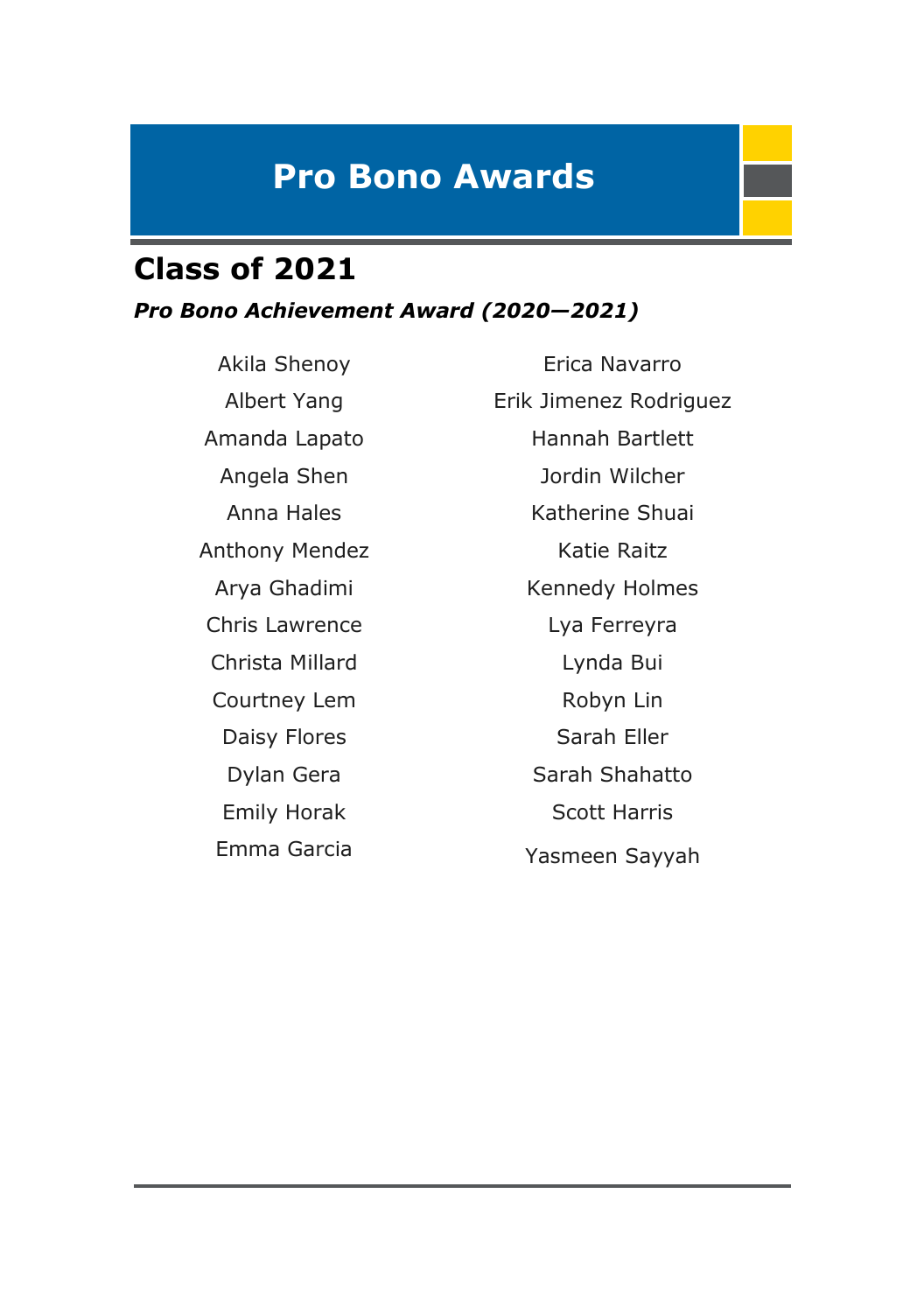# **Class of 2022**

### *Pro Bono 100 Hour Award (2020—2021)*

Eva Shen

Allison Greenberg **Jason Hane** Amanda Le Jon Widjaja Amy Abshier **Laura Flores** Clair Leonard Maria Luiza Coelho Dos Santos Colleen Wisel Nadia Blant Diana Minh-Hue Hoag Nicole Stemet Emily Phillips Srivats Shankar

#### *Pro Bono Achievement Award (2020—2021)*

Amber Norori Nieto Julia Kim Andy Van Ligten Laila Naraghi Christopher Su Samuel Leff Jasmine Smith Tuyet Pham Jonathan Routson

Alice Doyle Jose Rosales Anthonya James Madeline Knutson Ariel Greenwood Margaret Hinson Baele Hasbrouck Mason Schoeppl Bianca Leichnitz Mengyuan Xiao Edgar Wang Spencer Elam Emily Mccorry Sydney Martin Jessica Santiago **Zachary Watson**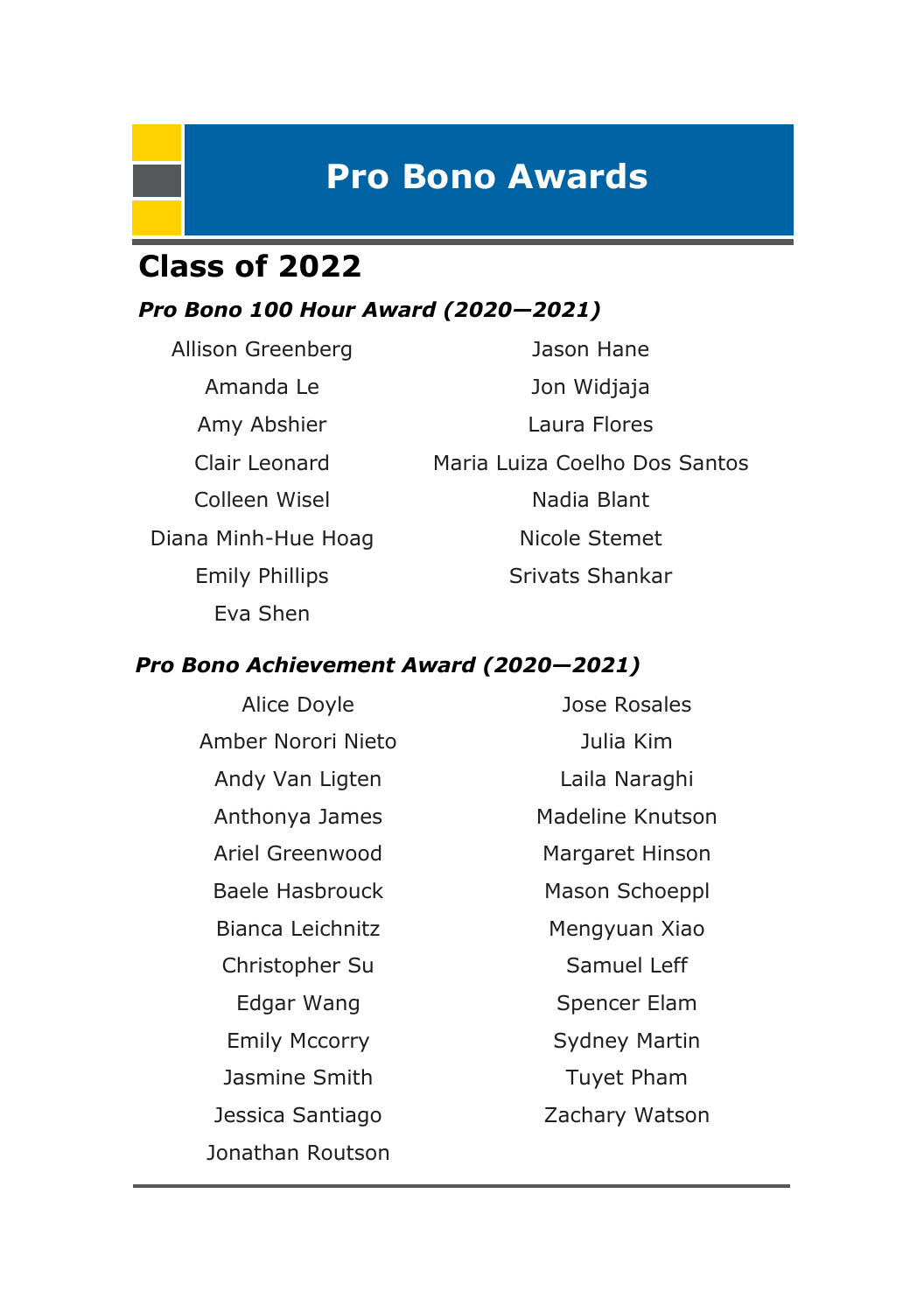### *Pro Bono 50 Hour Award (2020—2021)* **Class of 2023**

Adam Snider **Jonas Agle** Andrew Liu Karsen Melgard Andrew Delvasto Katahdin Rendino Anna Setyaeva Lance Lee Carl Cotroneo Lauren Davis Caroline Nester **Linsha Qi** Chloe Ann Lee Lisa Cintron Courtney Echols **Londen Powers** Dana Matsunami Miranda Tafoya Elizabeth Schatz Cordero Natalie Gould Elizabeth Duran Nathan Romo Erin Black Nichole Chen Ethan Smith Nicole Tackabery Hailey Phelan Rachel Iida Hanna Bayer Sarah Beydoun Honoka Ozeki Sayid Bnefsi

Jasper Burroughs Solange Fortenbach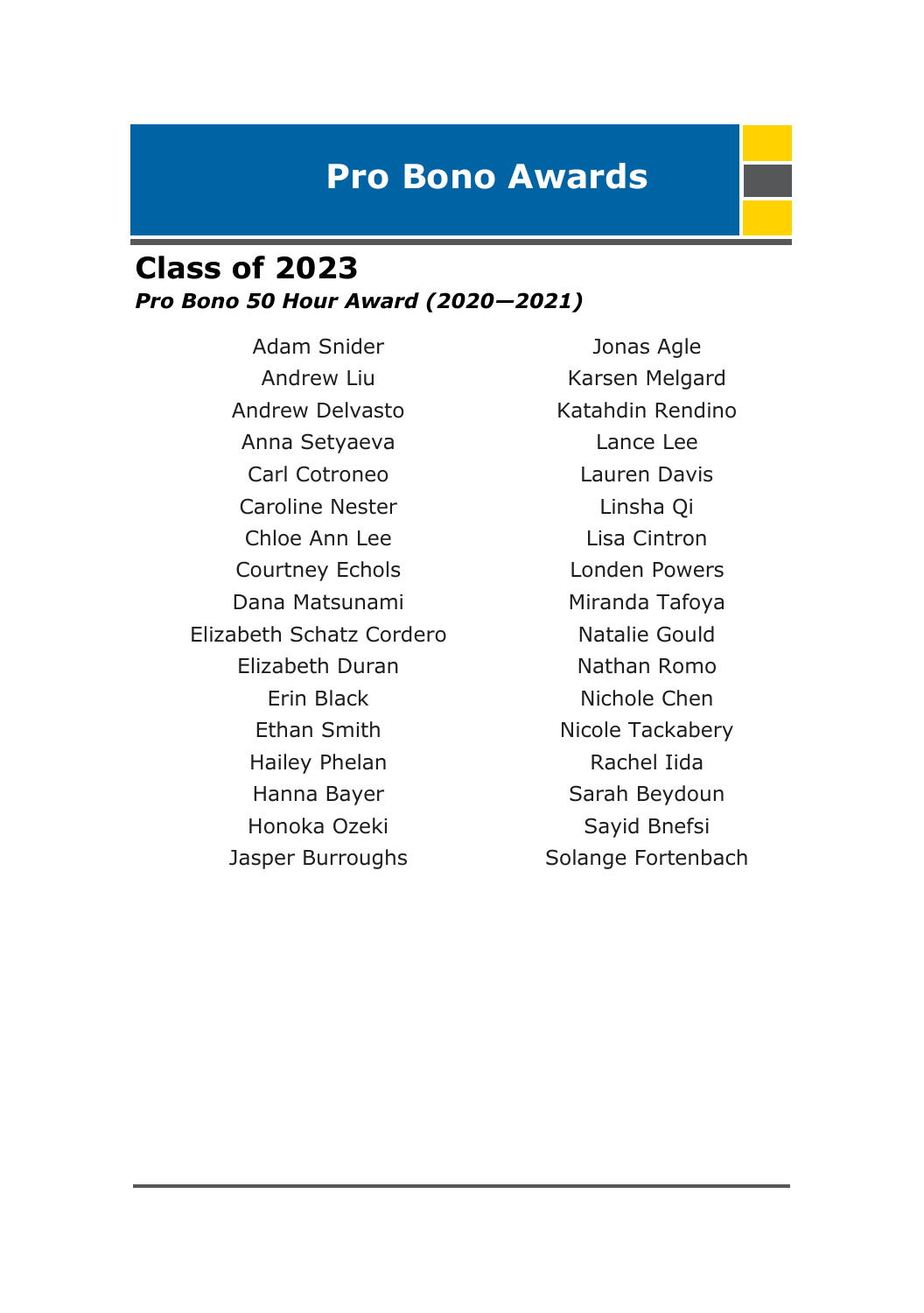# **Class of 2023**

#### *Pro Bono Achievement Award (2020—2021)*

Itzel Figueroa-Montes Tiffany Liu

Andrea Cervantes Jessica Horsham Angela Neeley Jorge Iniguez Anna Wood Judy Baladi Anna Burbank Kaitlyn O'rinn Annie Barker Katherine Seaman Audra Schumm Kenneth Armstrong Avery Dillon Krina Desai Brittany Emsais Labreonna Stori-Turner Bland Bryant Jackson-Green Lilla Lavanakul Caitlin Stern Mariah Kitchin Cameron Dekens Mason Doidge Christine Park Maxwell Levins Cindy Ventura Michael Ervin Daniel Zuniga **Priya Gambhir** David Manrique Rosanna Barrett Divya Seth Sandra Guzman Emily Livermore Tahnee Thantrong Emma Bekhet Thitipong Mongkolrattanothai Girija Gaur Thomasin Bernhardt Jason Grimm Zehra Haider Jennie Woo Zoe Vikstrom